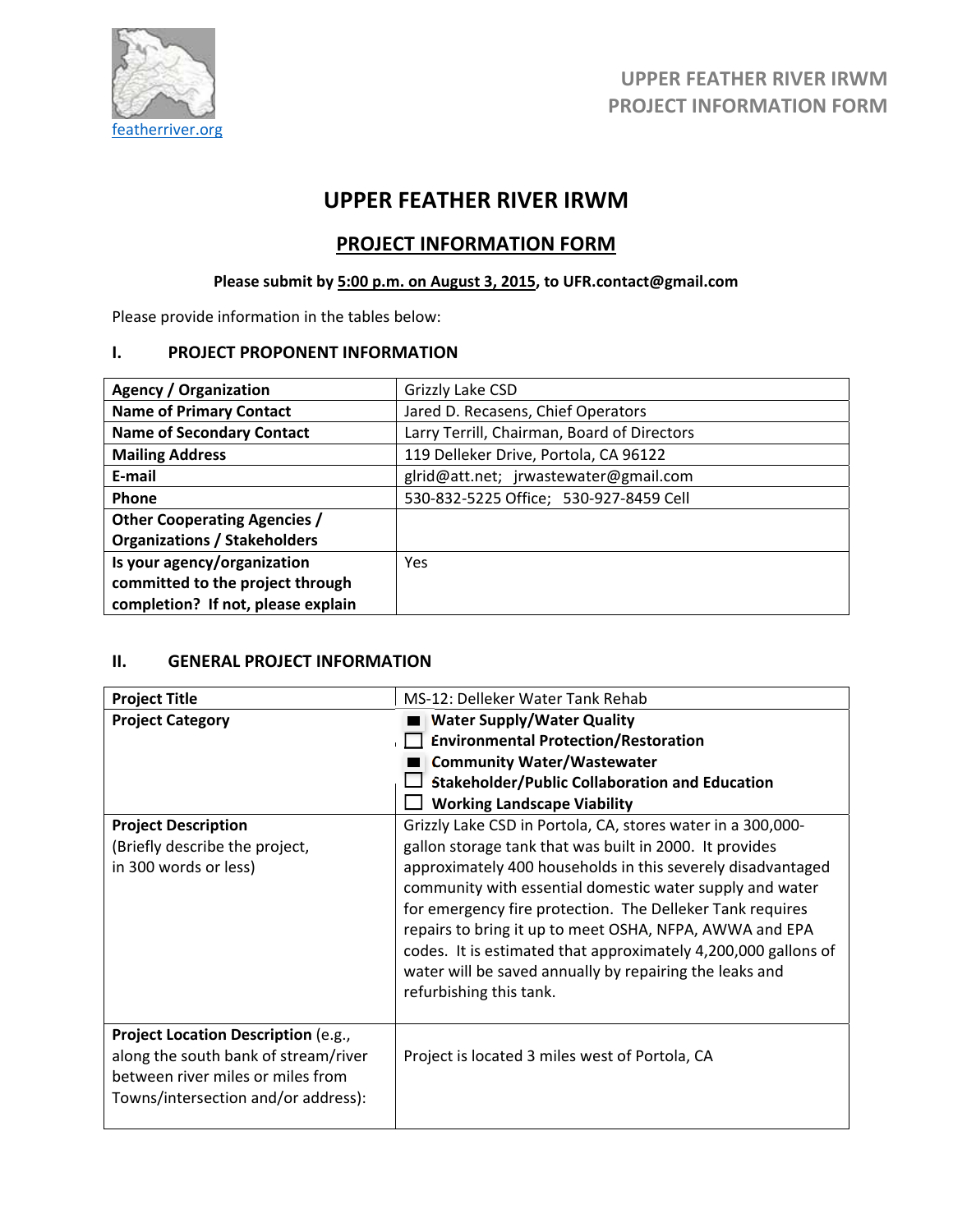| Latitude:  | 39.8114Degrees N |
|------------|------------------|
| Longitude: | 120.4978DegreesW |

### **III. APPLICABLE IRWM PLAN OBJECTIVES ADDRESSED**

For each of the objectives addressed by the project, provide a one to two sentence description of how the project contributes to attaining the objective and how the project outcomes will be quantified. If the project does not address *any* of the IRWM plan objectives, provide a one to two sentence description of how the project relates to a challenge or opportunity of the Region.

|                                                                | Will the               |                                     | Quantification   |
|----------------------------------------------------------------|------------------------|-------------------------------------|------------------|
|                                                                | project                |                                     | (e.g. acres of   |
|                                                                | address                |                                     | streams/wetlands |
| <b>Upper Feather River IRWM</b>                                | the                    | <b>Brief explanation of project</b> | restored or      |
| <b>Objectives:</b>                                             | objective?             | linkage to selected Objective       | enhanced)        |
| Restore natural hydrologic                                     | $\sqsupset$ Yes        |                                     |                  |
| functions.                                                     |                        |                                     |                  |
|                                                                | $\blacksquare$ N/A     |                                     |                  |
| Reduce potential for                                           |                        |                                     |                  |
| catastrophic wildland fires in                                 | $\Box$ Yes             |                                     |                  |
| the Region.                                                    |                        |                                     |                  |
|                                                                | $\blacksquare$ N/A     |                                     |                  |
| <b>Build communication and</b>                                 |                        |                                     |                  |
| collaboration among water                                      | $\Box$ Yes             |                                     |                  |
| resources stakeholders in the                                  |                        |                                     |                  |
| Region.                                                        | $\blacksquare$ N/A     |                                     |                  |
| Work with DWR to develop                                       | $\square_{\text{Yes}}$ |                                     |                  |
| strategies and actions for the                                 |                        |                                     |                  |
| management, operation, and<br>control of SWP facilities in the | N/A                    |                                     |                  |
|                                                                |                        |                                     |                  |
| <b>Upper Feather River</b><br>Watershed in order to increase   |                        |                                     |                  |
| water supply, recreational, and                                |                        |                                     |                  |
| environmental benefits to the                                  |                        |                                     |                  |
| Region.                                                        |                        |                                     |                  |
| Encourage municipal service                                    |                        | Grizzly Lake CSD is a municipal     |                  |
| providers to participate in                                    | $\blacksquare$ Yes     | service provider. This project      |                  |
| regional water management                                      |                        | will support regulatory             |                  |
| actions that improve water                                     | $\Box N/A$             | compliance with current and         |                  |
| supply and water quality.                                      |                        | future state and federal water      |                  |
|                                                                |                        | quality standards. Project will     |                  |
|                                                                |                        | allow system operator to            |                  |
|                                                                |                        | improve water quality.              |                  |
| Continue to actively engage in                                 |                        |                                     |                  |
| FERC relicensing of                                            | $\Box$ Yes             |                                     |                  |
| hydroelectric facilities in the                                |                        |                                     |                  |
| Region.                                                        | $\blacksquare$ N/A     |                                     |                  |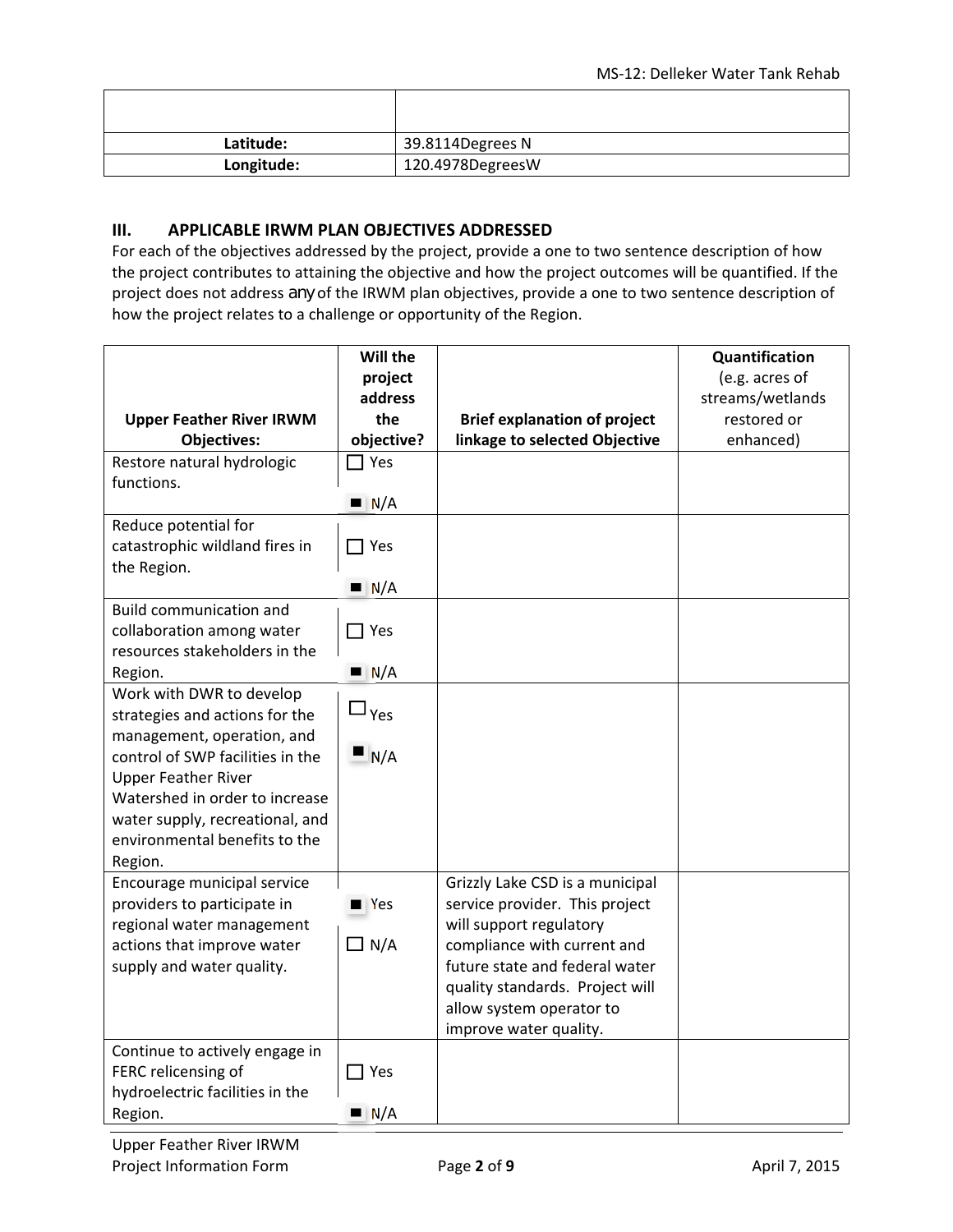MS‐12: Delleker Water Tank Rehab

|                                  | Will the           |                                     | Quantification        |
|----------------------------------|--------------------|-------------------------------------|-----------------------|
|                                  | project            |                                     | (e.g. acres of        |
|                                  | address            |                                     | streams/wetlands      |
| <b>Upper Feather River IRWM</b>  | the                | <b>Brief explanation of project</b> | restored or           |
| <b>Objectives:</b>               | objective?         | linkage to selected Objective       | enhanced)             |
| Address economic challenges      |                    | Project would improve overall       | Project will save     |
| of municipal service providers   | $\blacksquare$ Yes | system-wide energy efficiency       | approximately 4       |
| to serve customers.              |                    | by reducing leaks/water losses      | Million gallons of    |
|                                  | $\Box N/A$         | and therefore, reduce energy        | water annually        |
|                                  |                    | use by pumping and treating         |                       |
|                                  |                    | less water to meet needs of this    |                       |
|                                  |                    | rural DAC                           |                       |
| Protect, restore, and enhance    | Yes                |                                     |                       |
| the quality of surface and       |                    |                                     |                       |
| groundwater resources for all    | N/A                |                                     |                       |
| beneficial uses, consistent with |                    |                                     |                       |
| the RWQC Basin Plan.             |                    |                                     |                       |
| Address water resources and      | $\blacksquare$ Yes | Project serves a community          |                       |
| wastewater needs of DACs and     |                    | that is classified as Severely      |                       |
| Native Americans.                | $\Box$ N/A         | Disadvantaged.                      |                       |
| Coordinate management of         | $\blacksquare$ Yes | Be repairing this tank less water   | Save approximately    |
| recharge areas and protect       |                    | will be lost which will in turn     | 4,200,000 gallons of  |
| groundwater resources.           | $\Box$ N/A         | protect the groundwater             | water annually        |
|                                  |                    | resource.                           |                       |
| Improve coordination of land     | $\Box$ Yes         |                                     |                       |
| use and water resources          |                    |                                     |                       |
| planning.                        | $\blacksquare$ N/A |                                     |                       |
| Maximize agricultural,           | $\blacksquare$ Yes | Will help district achieve the      | Will save             |
| environmental and municipal      |                    | mandatory state reductions in       | approximately 4.2     |
| water use efficiency.            | $\Box$ N/A         | water usage.                        | million gallons of    |
| Effectively address climate      | Yes                |                                     | water annually        |
| change adaptation and/or         |                    |                                     |                       |
| mitigation in water resources    | N/A                |                                     |                       |
| management.                      |                    |                                     |                       |
| Improve efficiency and           | $\blacksquare$ Yes | By saving approximately             | Repair/rehab existing |
| reliability of water supply and  |                    | 4,200,000 gallons of water          | infrastructure        |
| other water-related              | $\Box$ N/A         | efficiency of water is increased.   |                       |
| infrastructure.                  |                    |                                     |                       |
| Enhance public awareness and     | $\Box$ Yes         |                                     |                       |
| understanding of water           |                    |                                     |                       |
| management issues and            | $\blacksquare$ N/A |                                     |                       |
| needs.                           |                    |                                     |                       |
| Address economic challenges      | $\Box$ Yes         |                                     |                       |
| of agricultural producers.       |                    |                                     |                       |
|                                  | $\blacksquare$ N/A |                                     |                       |
| Work with counties/              | Yes                | The Grizzly Lake CSD is fully       |                       |
| communities/groups to make       |                    | prepared to work with the           |                       |
| sure staff capacity exists for   | $\Box$ N/A         | IRWM and the County to              |                       |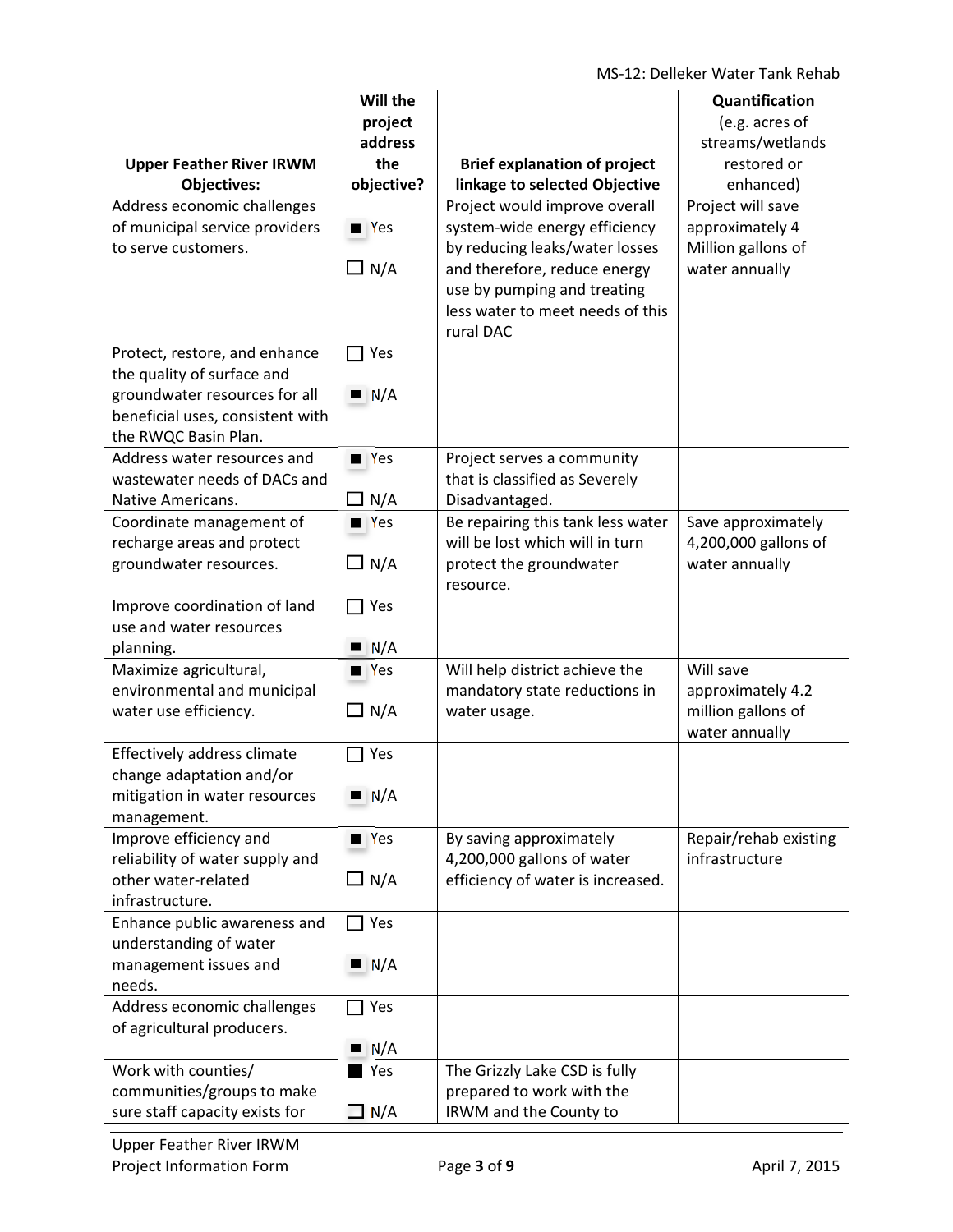MS‐12: Delleker Water Tank Rehab

|                                 | Will the<br>project<br>address |                                     | Quantification<br>(e.g. acres of<br>streams/wetlands |
|---------------------------------|--------------------------------|-------------------------------------|------------------------------------------------------|
| <b>Upper Feather River IRWM</b> | the                            | <b>Brief explanation of project</b> | restored or                                          |
| <b>Objectives:</b>              | objective?                     | linkage to selected Objective       | enhanced)                                            |
| actual administration and       |                                | administer any resultant grant      |                                                      |
| implementation of grant         |                                | and see this project through to     |                                                      |
| funding.                        |                                | completion. We are prepared to      |                                                      |
|                                 |                                | resource accordingly.               |                                                      |

If no objectives are addressed, describe how the project relates to a challenge or opportunity for the Region:

## **IV. PROJECT IMPACTS AND BENEFITS**

Please provide a summary of the expected project benefits and impacts in the table below or check N/A if not applicable; **do no leave a blank cell.** Note that DWR encourages multi‐benefit projects.

|    | If applicable, describe benefits or impacts of the project with respect to:    |                    |                                                                                                                                                                                                                      |  |
|----|--------------------------------------------------------------------------------|--------------------|----------------------------------------------------------------------------------------------------------------------------------------------------------------------------------------------------------------------|--|
| a. | <b>Native American Tribal Communities</b>                                      | $\blacksquare$ N/A |                                                                                                                                                                                                                      |  |
| b. | Disadvantaged Communities <sup>1</sup>                                         | $\Box$ N/A         | This project will benefit residents of the<br>Delleker area, which is classified as a<br>Severely Disadvantaged community.                                                                                           |  |
| c. | Environmental Justice <sup>2</sup>                                             | $\Box$ N/A         | A large majority of water users that live in<br>this DAC are racial minorities and the<br>Grizzly Lake CSD ensures fair and equal<br>services regardless of race, culture,<br>income, or any other cultural factors. |  |
| d. | <b>Drought Preparedness</b>                                                    | $\Box$ N/A         | Project will allow action to conserve<br>water and meet state mandated water<br>reductions.                                                                                                                          |  |
| e. | Assist the region in adapting to effects of<br>climate change <sup>3</sup>     | $\Box$ N/A         | Fixing the leak in this tank will result in<br>approximately 4.2 million gallons of water<br>saved each year.                                                                                                        |  |
| f. | Generation or reduction of greenhouse gas<br>emissions (e.g. green technology) | $\blacksquare$ N/A |                                                                                                                                                                                                                      |  |
| g. | Other expected impacts or benefits that<br>are not already mentioned elsewhere | $\blacksquare$ N/A |                                                                                                                                                                                                                      |  |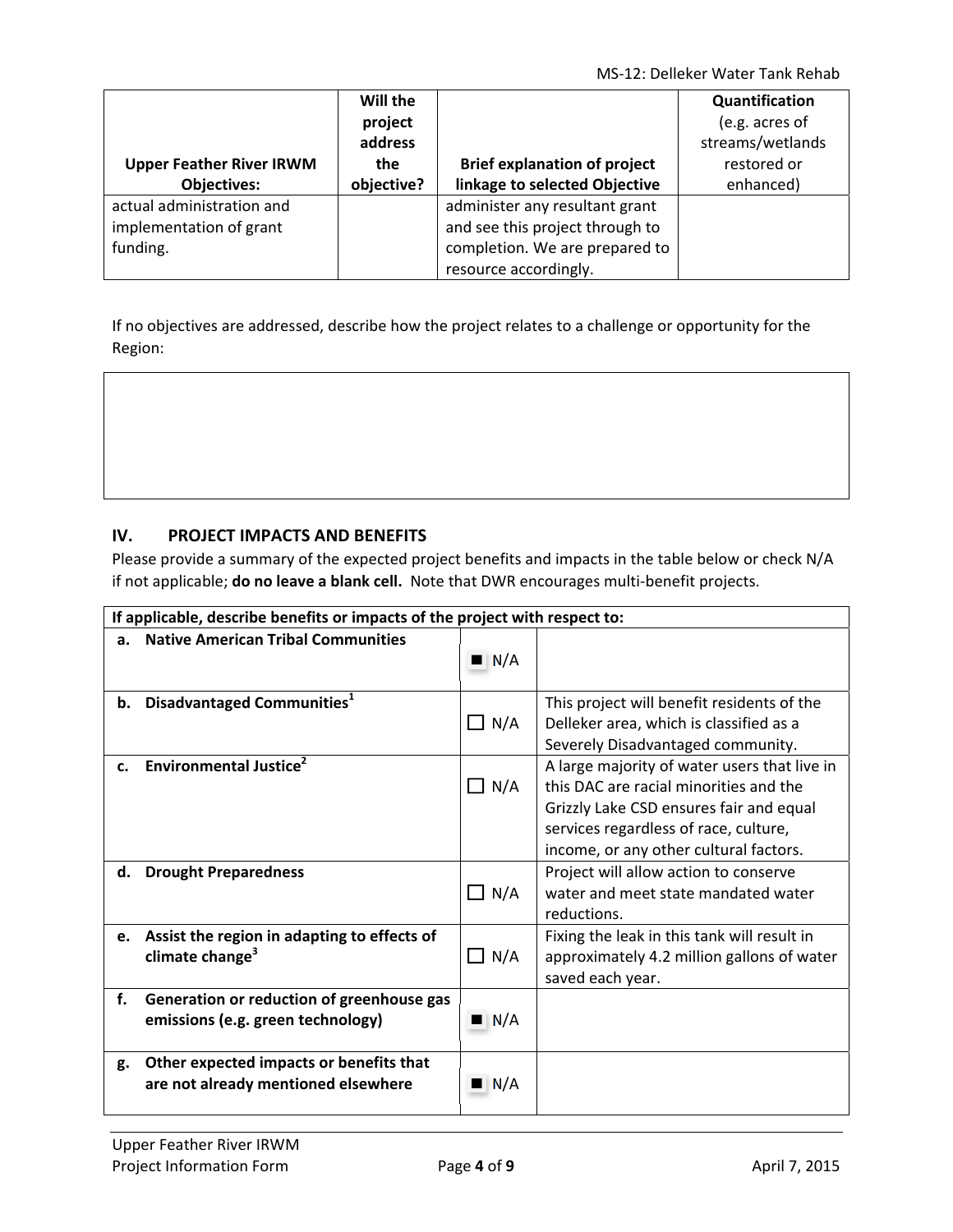$<sup>1</sup>$  A Disadvantaged Community is defined as a community with an annual median household (MHI)</sup> income that is less than 80 percent of the Statewide annual MHI. DWR's DAC mapping is available on the UFR website (http://featherriver.org/maps/) .

 $2$  Environmental Justice is defined as the fair treatment of people of all races, cultures, and incomes with respect to the development, adoption, implementation and enforcement of environmental laws, regulations and policies. An example of environmental justice benefit would be to improve conditions (e.g. water supply, flooding, sanitation) in an area of racial minorities.

<sup>3</sup> Climate change effects are likely to include increased flooding, extended drought, and associated secondary effects such as increased wildfire risk, erosion, and sedimentation.

DWR encourages multiple benefit projects which address one or more of the following elements (PRC §75026(a). Indicate which elements are addressed by your project.

| a. | Water supply reliability, water     | Yes         | g. | Drinking water treatment and     | <b>■ Yes</b>       |
|----|-------------------------------------|-------------|----|----------------------------------|--------------------|
|    | conservation, water use efficiency  | N/A         |    | distribution                     | N/A                |
| b. | Stormwater capture, storage, clean- | Yes         | h. | Watershed protection and         | Yes                |
|    | up, treatment, management           | N/A         |    | management                       | N/A                |
| C. | Removal of invasive non-native      | Yes         | i. | Contaminant and salt removal     | <b>Yes</b>         |
|    | species, creation/enhancement of    | N/A         |    | through reclamation/desalting,   | $\blacksquare$ N/A |
|    | wetlands,                           |             |    | other treatment technologies and |                    |
|    | acquisition/protection/restoration  |             |    | conveyance of recycled water for |                    |
|    | of open space and watershed lands   |             |    | distribution to users            |                    |
| d. | Non-point source pollution          | <b>TYes</b> | j. | Planning and implementation of   | Yes                |
|    | reduction, management and           | $\Box$ N/A  |    | multipurpose flood management    | N/A                |
|    | monitoring                          |             |    | programs                         |                    |
| e. | Groundwater recharge and            | Yes         | k. | Ecosystem and fisheries          | Yes                |
|    | management projects                 | N/A         |    | restoration and protection       | N/A<br>ш           |
| f. | Water banking, exchange,            | Yes         |    |                                  |                    |
|    | reclamation, and improvement of     | N/A         |    |                                  |                    |
|    | water quality                       |             |    |                                  |                    |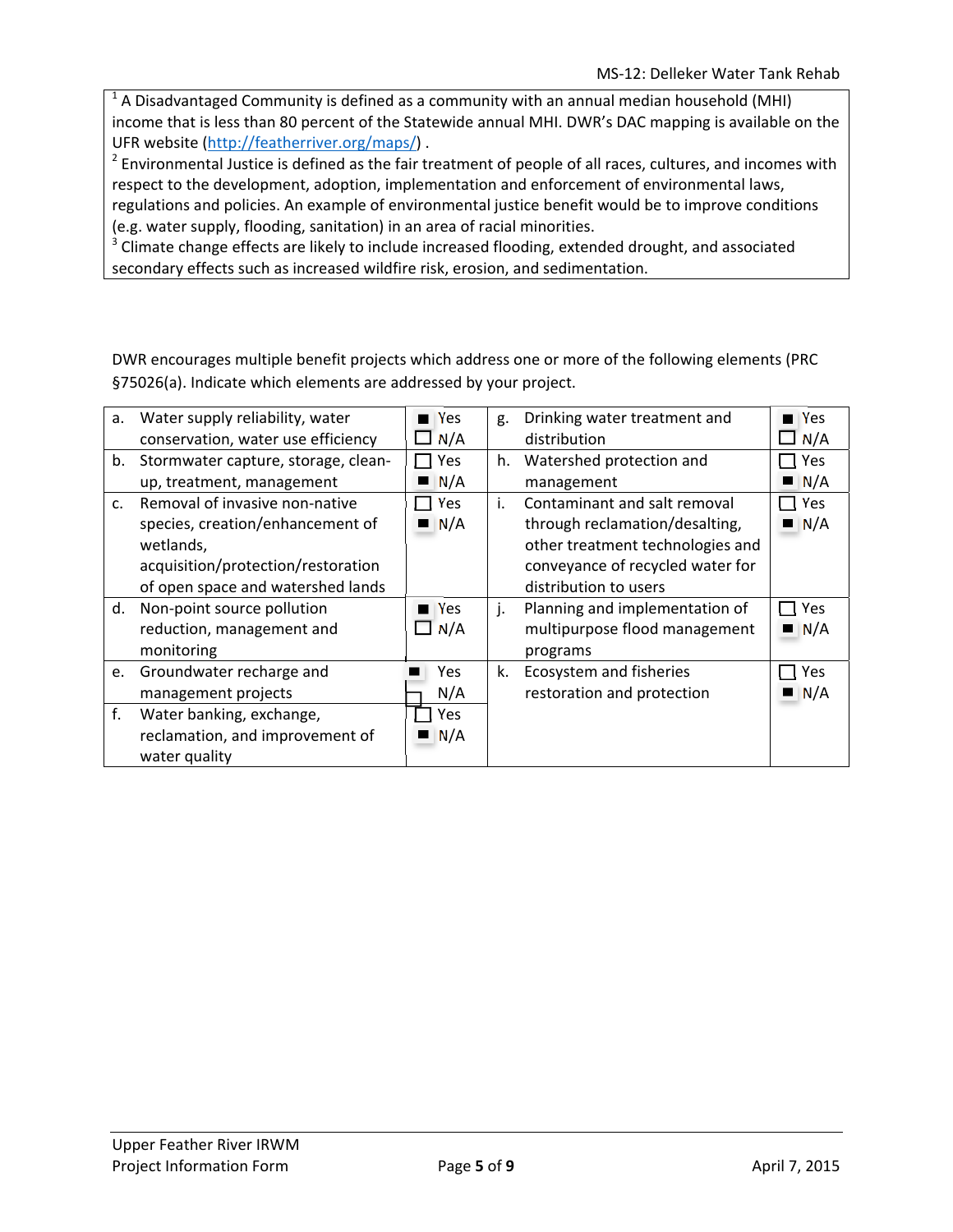### **V. RESOURCE MANAGEMENT STRATEGIES**

For each resource management strategy (RMS) employed by the project, provide a one to two sentence description in the table below of how the project incorporates the strategy. A description of the RMS can be found in Volume 2 of the 2013 California Water Plan (http://featherriver.org/2013-californiawater-plan-update/).

|                                                     | <b>Will the Project</b>              |                                                |  |  |  |
|-----------------------------------------------------|--------------------------------------|------------------------------------------------|--|--|--|
|                                                     | incorporate                          | Description of how RMS to be employed,         |  |  |  |
| <b>Resource Management Strategy</b>                 | RMS?                                 | if applicable                                  |  |  |  |
| <b>Reduce Water Demand</b>                          |                                      |                                                |  |  |  |
| Agricultural Water Use Efficiency                   | N <sub>O</sub><br>Yes                |                                                |  |  |  |
| Urban water use efficiency                          | Yes<br>N <sub>O</sub>                | Rural water use efficiency                     |  |  |  |
| Improve Flood Management                            |                                      |                                                |  |  |  |
| Flood management                                    | Yes $N$                              |                                                |  |  |  |
| <b>Improve Operational Efficiency and Transfers</b> |                                      |                                                |  |  |  |
| Conveyance - regional/local                         | ] No<br>$\blacksquare$ Yes           | Repair and improve infrastructure              |  |  |  |
| System reoperation                                  | $\blacksquare$ Yes $\blacksquare$ No | More efficient water use to reduce demand      |  |  |  |
|                                                     |                                      | on groundwater.                                |  |  |  |
| Water (transfers)                                   | Yes $M \circ N$                      |                                                |  |  |  |
| <b>Increase Water Supply</b>                        |                                      |                                                |  |  |  |
| Conjunctive management                              | N <sub>O</sub><br>Yes                |                                                |  |  |  |
| <b>Precipitation Enhancement</b>                    | Yes<br>N <sub>O</sub>                |                                                |  |  |  |
| Municipal recycled water                            | N <sub>O</sub><br><b>Yes</b>         |                                                |  |  |  |
| Surface storage - regional/local                    | Yes<br>N <sub>0</sub>                |                                                |  |  |  |
| <b>Improve Water Quality</b>                        |                                      |                                                |  |  |  |
| Drinking water treatment and                        | $\blacksquare$ Yes $\Box$ No         | Maintain and upgrade infrastructure facilities |  |  |  |
| distribution                                        |                                      |                                                |  |  |  |
| Groundwater remediation/aquifer                     | Yes $N$                              |                                                |  |  |  |
| remediation                                         |                                      |                                                |  |  |  |
| Matching water quality to water use                 | $\Box$ No<br>$\blacksquare$ Yes      | Allow system operation to improve water        |  |  |  |
|                                                     |                                      | quality                                        |  |  |  |
| Pollution prevention                                | N <sub>O</sub><br>Yes                |                                                |  |  |  |
| Salt and salinity management                        | N <sub>O</sub><br>Yes                |                                                |  |  |  |
| Urban storm water runoff                            | N<br>$\sqcup$ Yes                    |                                                |  |  |  |
| management                                          |                                      |                                                |  |  |  |
| Practice Resource Stewardship                       |                                      |                                                |  |  |  |
| Agricultural land stewardship                       | Yes<br>$\blacksquare$ No             |                                                |  |  |  |
| Ecosystem restoration                               | Yes<br>N <sub>O</sub>                |                                                |  |  |  |
| Forest management                                   | $Yes \blacksquare No$                |                                                |  |  |  |
| Land use planning and management                    | Yes<br>N <sub>O</sub>                |                                                |  |  |  |
| Recharge area protection                            | Yes<br>N <sub>O</sub>                |                                                |  |  |  |
| Sediment management                                 | Yes<br>N <sub>O</sub>                |                                                |  |  |  |
| Watershed management                                | Yes<br>N <sub>O</sub>                |                                                |  |  |  |
| People and Water                                    |                                      |                                                |  |  |  |
| <b>Economic incentives</b>                          | ] No<br>$\blacksquare$ Yes           | Will reduce wear and tear on well pump         |  |  |  |
| Outreach and engagement                             | Yes<br>N <sub>O</sub>                |                                                |  |  |  |
| Water and culture                                   | N <sub>O</sub><br>Yes                |                                                |  |  |  |
| Water-dependent recreation                          | Yes<br>N <sub>O</sub>                |                                                |  |  |  |
| Wastewater/NPDES                                    | Yes<br>N <sub>O</sub>                |                                                |  |  |  |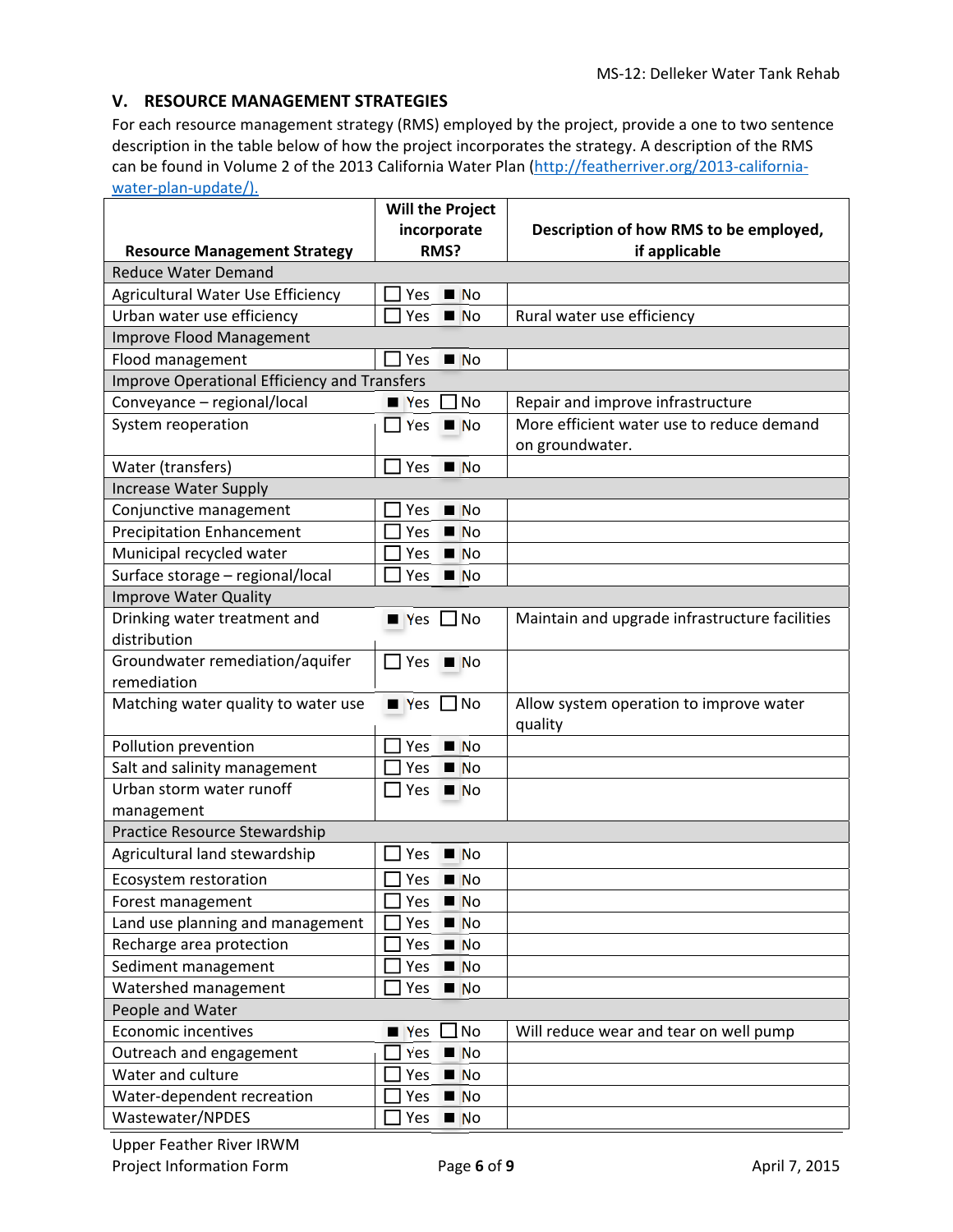Other RMS addressed and explanation:

## **VI. PROJECT COST AND FINANCING**

Please provide any estimates of project cost, sources of funding, and operation and maintenance costs, as well as the source of the project cost in the table below.

|                                                                                                             | <b>PROJECT BUDGET</b>                                                                                       |                     |                                                                                         |                                   |                   |
|-------------------------------------------------------------------------------------------------------------|-------------------------------------------------------------------------------------------------------------|---------------------|-----------------------------------------------------------------------------------------|-----------------------------------|-------------------|
|                                                                                                             |                                                                                                             |                     |                                                                                         |                                   |                   |
|                                                                                                             | Project serves a need of a DAC?:<br>$\blacksquare$ Yes<br>Funding Match Waiver request?: $\blacksquare$ Yes | No<br><b>No</b>     |                                                                                         |                                   |                   |
|                                                                                                             |                                                                                                             |                     |                                                                                         |                                   |                   |
|                                                                                                             |                                                                                                             |                     | <b>Cost Share:</b>                                                                      |                                   |                   |
|                                                                                                             |                                                                                                             |                     | <b>Non-State</b>                                                                        | <b>Cost Share:</b>                |                   |
|                                                                                                             |                                                                                                             | Requested<br>Grant  | <b>Fund Source*</b><br>(Funding                                                         | <b>Other State</b><br><b>Fund</b> |                   |
|                                                                                                             | Category                                                                                                    | <b>Amount</b>       | Match)                                                                                  | Source*                           | <b>Total Cost</b> |
| а.                                                                                                          | <b>Direct Project Administration</b>                                                                        | 1,000               |                                                                                         |                                   | 1,000             |
| b.                                                                                                          | <b>Land Purchase/Easement</b>                                                                               |                     |                                                                                         |                                   |                   |
| c.                                                                                                          | <b>Planning/Design/Engineering</b>                                                                          | 22,000              |                                                                                         |                                   | 22,000            |
|                                                                                                             | / Environmental                                                                                             |                     |                                                                                         |                                   |                   |
| d.                                                                                                          | <b>Construction/Implementation</b>                                                                          | 165,000             |                                                                                         |                                   | 165,000           |
| e.                                                                                                          | <b>Environmental Compliance/</b>                                                                            |                     |                                                                                         |                                   |                   |
|                                                                                                             | <b>Mitigation/Enhancement</b>                                                                               |                     |                                                                                         |                                   |                   |
| f.                                                                                                          | <b>Construction Administration</b>                                                                          | 2,000               |                                                                                         |                                   | 2,000             |
| g.                                                                                                          | <b>Other Costs</b>                                                                                          |                     |                                                                                         |                                   |                   |
| h.                                                                                                          | Construction/Implementation                                                                                 | 10,000              |                                                                                         |                                   | 10,000            |
|                                                                                                             | Contingency                                                                                                 |                     |                                                                                         |                                   |                   |
| i.                                                                                                          | <b>Grand Total (Sum rows (a) through</b>                                                                    | 200,000             |                                                                                         |                                   | 200,000           |
|                                                                                                             | (h) for each column)                                                                                        |                     |                                                                                         |                                   |                   |
| j.                                                                                                          | Can the Project be phased? $\Box$ Yes                                                                       |                     | No If yes, provide cost breakdown by phases                                             |                                   |                   |
|                                                                                                             |                                                                                                             | <b>Project Cost</b> | <b>O&amp;M Cost</b>                                                                     | <b>Description of Phase</b>       |                   |
|                                                                                                             | Phase 1                                                                                                     |                     |                                                                                         |                                   |                   |
|                                                                                                             | Phase 2                                                                                                     |                     |                                                                                         |                                   |                   |
|                                                                                                             | Phase 3<br>Phase 4                                                                                          |                     |                                                                                         |                                   |                   |
| k.                                                                                                          |                                                                                                             |                     |                                                                                         |                                   |                   |
| Explain how operation and maintenance costs will be<br>financed for the 20-year planning period for project |                                                                                                             |                     | Operation and maintenance costs will be<br>absorbed by our existing employees using O&M |                                   |                   |
|                                                                                                             | implementation (not grant funded).                                                                          |                     | funds.                                                                                  |                                   |                   |
| $\square$ Yes<br>Has a Cost/Benefit analysis been completed?<br>N <sub>O</sub><br>$\mathbf{l}$ .            |                                                                                                             |                     |                                                                                         |                                   |                   |
| m.                                                                                                          | Describe what impact there may be if the project is                                                         |                     | District will continue to lose over 4 million                                           |                                   |                   |
|                                                                                                             | not funded (300 words or less)                                                                              |                     | gallons of water due to leaks in tank. Will have                                        |                                   |                   |
|                                                                                                             |                                                                                                             |                     | difficulty meeting state mandated water use                                             |                                   |                   |
|                                                                                                             |                                                                                                             |                     | reductions.                                                                             |                                   |                   |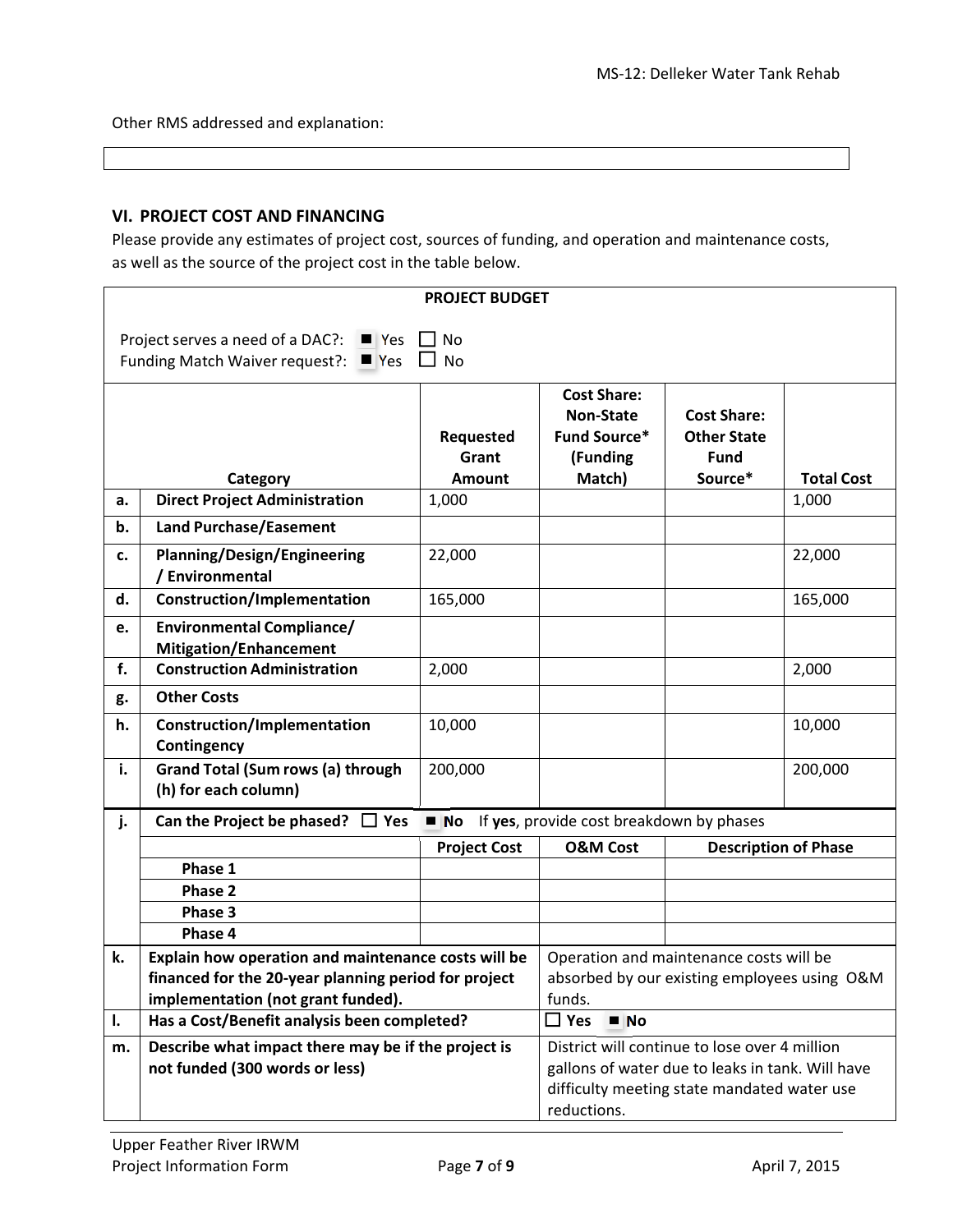\*List all sources of funding. Note: See Project Development Manual, Exhibit B, for assistance in completing this table

(http://featherriver.org/documents/).

### **VIII. PROJECT STATUS AND SCHEDULE**

Please provide a status of the project, level of completion as well as a description of the activities planned for each project stage. If unknown, enter **TBD**.

|                                              | <b>Check the</b> |                     |                           | Planned/            | Planned/        |
|----------------------------------------------|------------------|---------------------|---------------------------|---------------------|-----------------|
|                                              | <b>Current</b>   |                     | <b>Description of</b>     | <b>Actual Start</b> | <b>Actual</b>   |
|                                              | Project          |                     | <b>Activities in Each</b> | <b>Date</b>         | Completion      |
| <b>Project Stage</b>                         | <b>Stage</b>     | Completed?          | <b>Project Stage</b>      | (mm/yr)             | Date (mm/yr)    |
| a. Assessment and                            |                  | $\square$ Yes       | Project has been          | Upon                | 1 month after   |
| <b>Evaluation</b>                            | $\blacksquare$   | $\blacksquare$ No   | evaluated by staff.       | execution of        | funding         |
|                                              |                  | $\Box$ N/A          | Will need Engineer/       | grant               | agreement       |
|                                              |                  |                     | expert evaluation.        | agreement           |                 |
| b. Final Design                              |                  | $\Box$ Yes          | Create final design &     | 2 months after      | 4 months after  |
|                                              | □                | N <sub>0</sub>      | engineering for           | funding             | funding         |
|                                              |                  | $\Box$ N/A          | project.                  | received            | received        |
| c. Environmental                             |                  | $\Box$ Yes          | Anticipate a CEQA         | 4 months after      | 7 months after  |
| <b>Documentation</b>                         | П                | $\blacksquare$ No   | negative declaration.     | funding             | funding         |
| (CEQA / NEPA)                                |                  | $\Box$ N/A          | Approve/file              | received            | received        |
| d. Permitting                                |                  | $\square$ Yes       | Project engineer will     | 7 months after      | 8.5 months      |
|                                              | □                | N <sub>0</sub>      | prepare & submit          | funding             | after funding   |
|                                              |                  | $\Box$ N/A          | necessary permits         | received            | received        |
| e. Construction                              |                  | $\Box$ Yes          | Request for proposal      | 8.5 months          | 9 months after  |
| <b>Contracting</b>                           | □                | п<br>N <sub>0</sub> | thru notice to            | after funding       | funding         |
|                                              |                  | $\Box$ N/A          | proceed                   | received            | received        |
| f. Construction                              |                  | $\Box$<br>Yes       | Complete repair of        | 9 months after      | 12 months after |
| Implementation                               | ⊓                | $\blacksquare$ No   | tank and sign off on      | funding             | funding         |
|                                              |                  | $\square$ N/A       | project                   | received            | received        |
| Provide explanation if more than one project |                  |                     |                           |                     |                 |
| stage is checked as current status           |                  |                     |                           |                     |                 |
|                                              |                  |                     |                           |                     |                 |
|                                              |                  |                     |                           |                     |                 |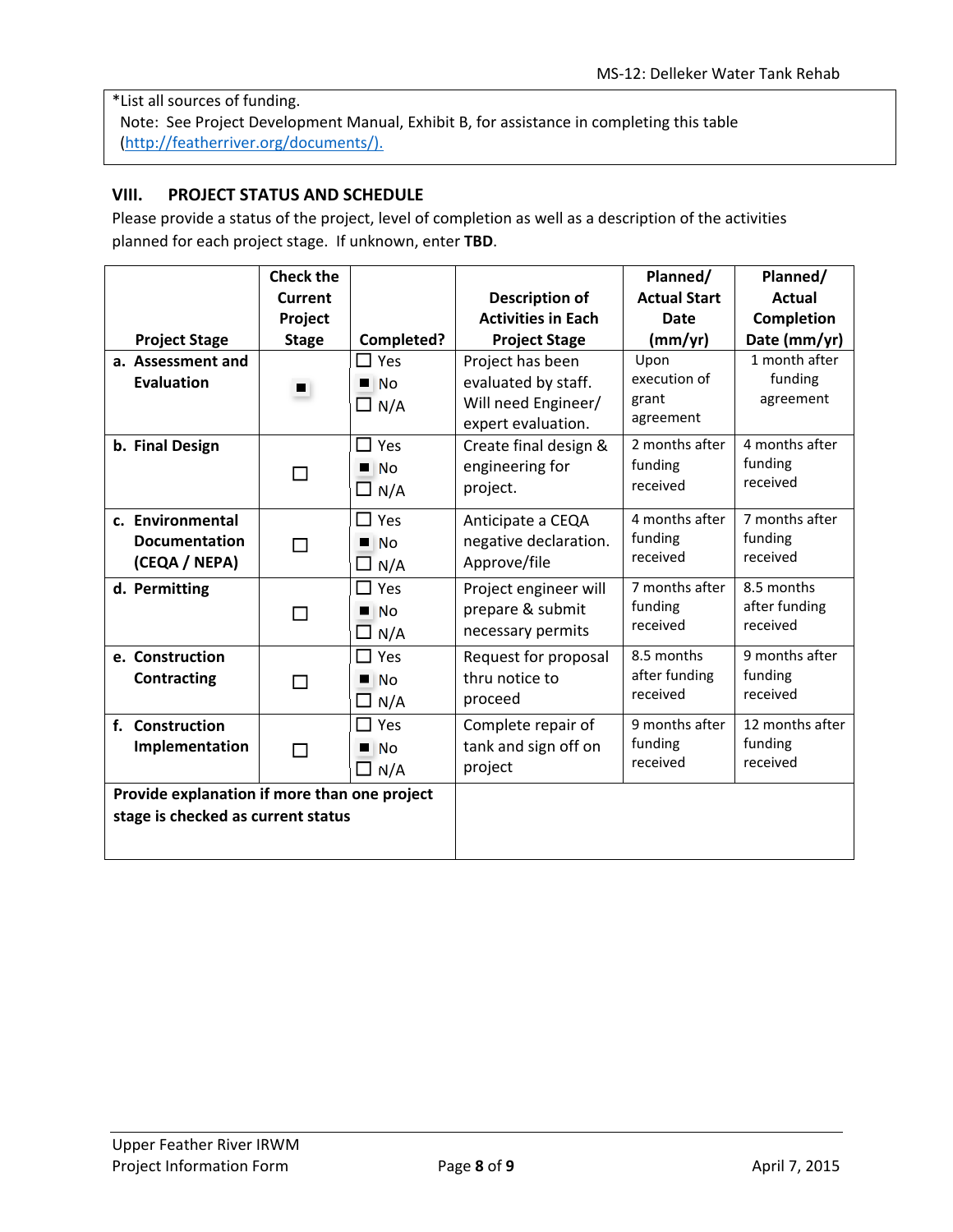# **IX. PROJECT TECHNICAL FEASIBILITY**

Please provide any related documents (date, title, author, and page numbers) that describe and confirm the technical feasibility of the project. See www.featherriver.org/catalog/index.php for documents gathered on the UFR Region.

| a. | List the adopted planning documents the proposed<br>project is consistent with or supported by (e.g. General                                                                                                                                                                                                                                                                       | Grizzly Lake CSD Capital Improvement<br>Plan                                                                                                                                                                                                                                                                                                                                           |  |  |
|----|------------------------------------------------------------------------------------------------------------------------------------------------------------------------------------------------------------------------------------------------------------------------------------------------------------------------------------------------------------------------------------|----------------------------------------------------------------------------------------------------------------------------------------------------------------------------------------------------------------------------------------------------------------------------------------------------------------------------------------------------------------------------------------|--|--|
|    | Plans, UWMPs, GWMPs, Water Master Plan, Habitat                                                                                                                                                                                                                                                                                                                                    |                                                                                                                                                                                                                                                                                                                                                                                        |  |  |
|    | Conservation Plans, TMDLs, Basin Plans, etc.).                                                                                                                                                                                                                                                                                                                                     |                                                                                                                                                                                                                                                                                                                                                                                        |  |  |
|    | b. List technical reports and studies supporting the<br>feasibility of this project.                                                                                                                                                                                                                                                                                               | Anticipate an Engineer's Report                                                                                                                                                                                                                                                                                                                                                        |  |  |
| c. | Concisely describe the scientific basis (e.g. how much<br>research has been conducted) of the proposed project in<br>300 words or less.                                                                                                                                                                                                                                            | Retrofitting the deteriorating 300,000-<br>gallon water tank will ensure OSHA<br>compliance and that NFPA and AWWA<br>codes are met. The project's improved<br>efficiency will reduce groundwater use<br>by approximately 4,200,000 gallons<br>annually and provide safe drinking<br>water to 400 households. It will also<br>provide a water supply for emergency<br>fire protection. |  |  |
| d. | Does the project implement green technology (e.g.<br>alternate forms of energy, recycled materials, LID<br>techniques, etc.).                                                                                                                                                                                                                                                      | $\Box$ Yes $\Box$ No $\blacksquare$ N/A<br>If yes, please describe.                                                                                                                                                                                                                                                                                                                    |  |  |
|    | e. Are you an Urban Water Supplier <sup>1</sup> ?                                                                                                                                                                                                                                                                                                                                  | Yes $\blacksquare$ No $\blacksquare$ N/A                                                                                                                                                                                                                                                                                                                                               |  |  |
| f. | Are you are an Agricultural Water Supplier <sup>2</sup> ?                                                                                                                                                                                                                                                                                                                          | Yes $\blacksquare$ No $\blacksquare$<br>N/A                                                                                                                                                                                                                                                                                                                                            |  |  |
| g. | Is the project related to groundwater?                                                                                                                                                                                                                                                                                                                                             | $\blacksquare$ Yes $\Box$ No $\Box$ N/A<br>If yes, please indicate which                                                                                                                                                                                                                                                                                                               |  |  |
|    |                                                                                                                                                                                                                                                                                                                                                                                    | groundwater basin.<br><b>Humbug Valley</b>                                                                                                                                                                                                                                                                                                                                             |  |  |
|    | $1$ Urban Water Supplier is defined as a supplier, either publicly or privately owned, providing water for<br>municipal purposes either directly or indirectly to more than 3,000 customers or supplying more than<br>3,000 acre-feet of water annually.<br><sup>2</sup> Agricultural Water Supplier is defined as a water supplier, either publicly or privately owned, providing |                                                                                                                                                                                                                                                                                                                                                                                        |  |  |

water to 10,000 or more irrigated acres, excluding the acreage that receives recycled water.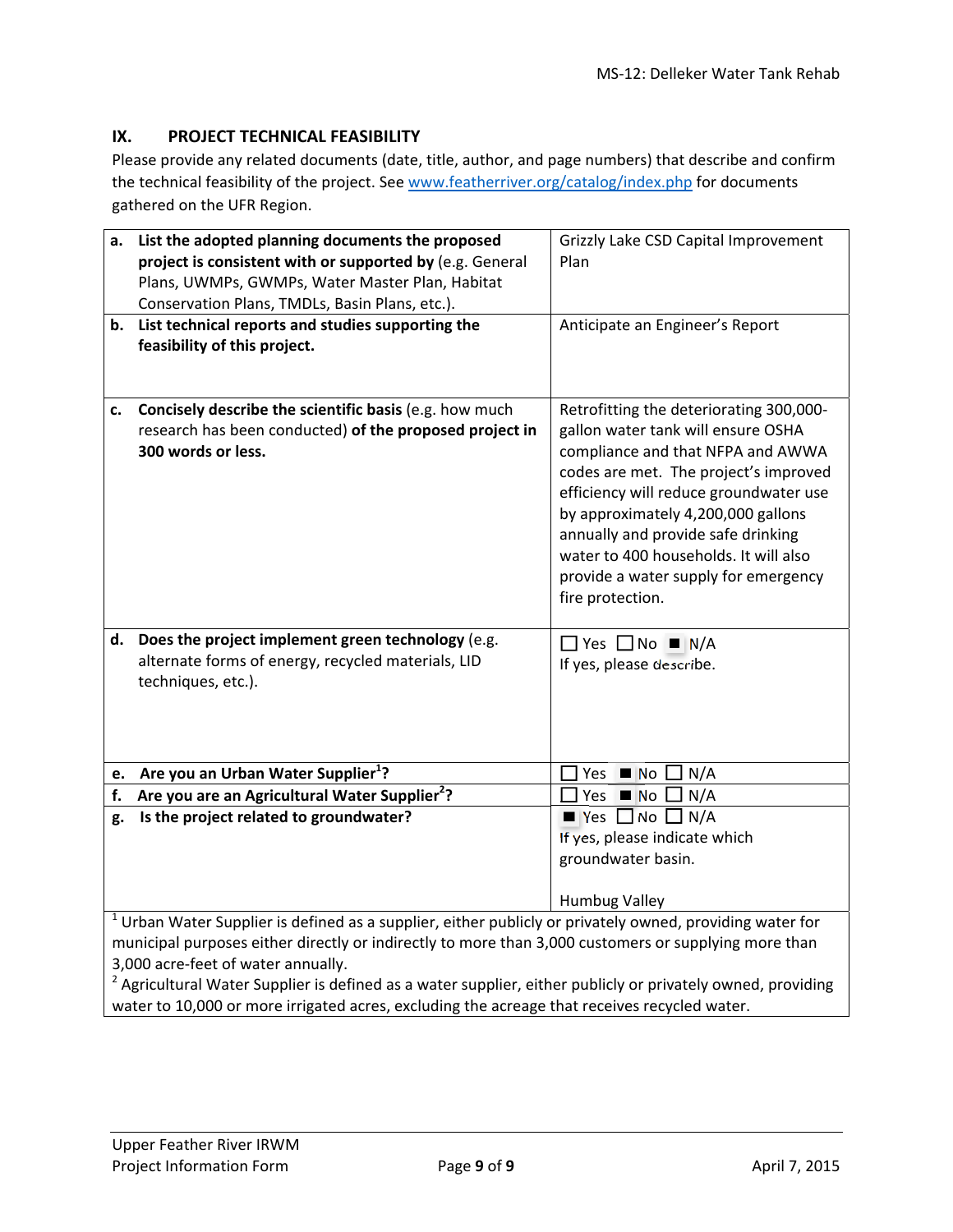# Climate Change – Project Assessment Checklist

This climate change project assessment tool allows project applicants and the planning team to assess project consistency with Proposition 84 plan standards and RWMG plan assessment standards. The tool is a written checklist that asks GHG emissions and adaptation/resiliency questions.

Name of project: MS‐12: Delleker Water Tank Rehab

Project applicant: Grizzly Lake CSD

# GHG Emissions Assessment

# **Project Construction Emissions**

*(If you check any of the boxes, please see the attached worksheet)*

- $\Box$  The project requires nonroad or off-road engines, equipment, or vehicles to complete.
- $\boxtimes$  The project requires materials to be transported from outside of the UFR watershed.
- $\boxtimes$  The project requires workers from outside of the UFR watershed.
- The project is expected to generate GHG emissions for other reasons.
- $\boxtimes$  The project does not have a construction phase and/or is not expected to generate GHG emissions during the construction phase.

# **Operating Emissions**

*(If you check any of the boxes, please see the attached worksheet)*

- The project requires energy to operate.
- The project will generate electricity.
- $\Box$  The project will proactively manage forests to reduce wildfire risk.
- The project will affect wetland acreage.
- The project will include new trees.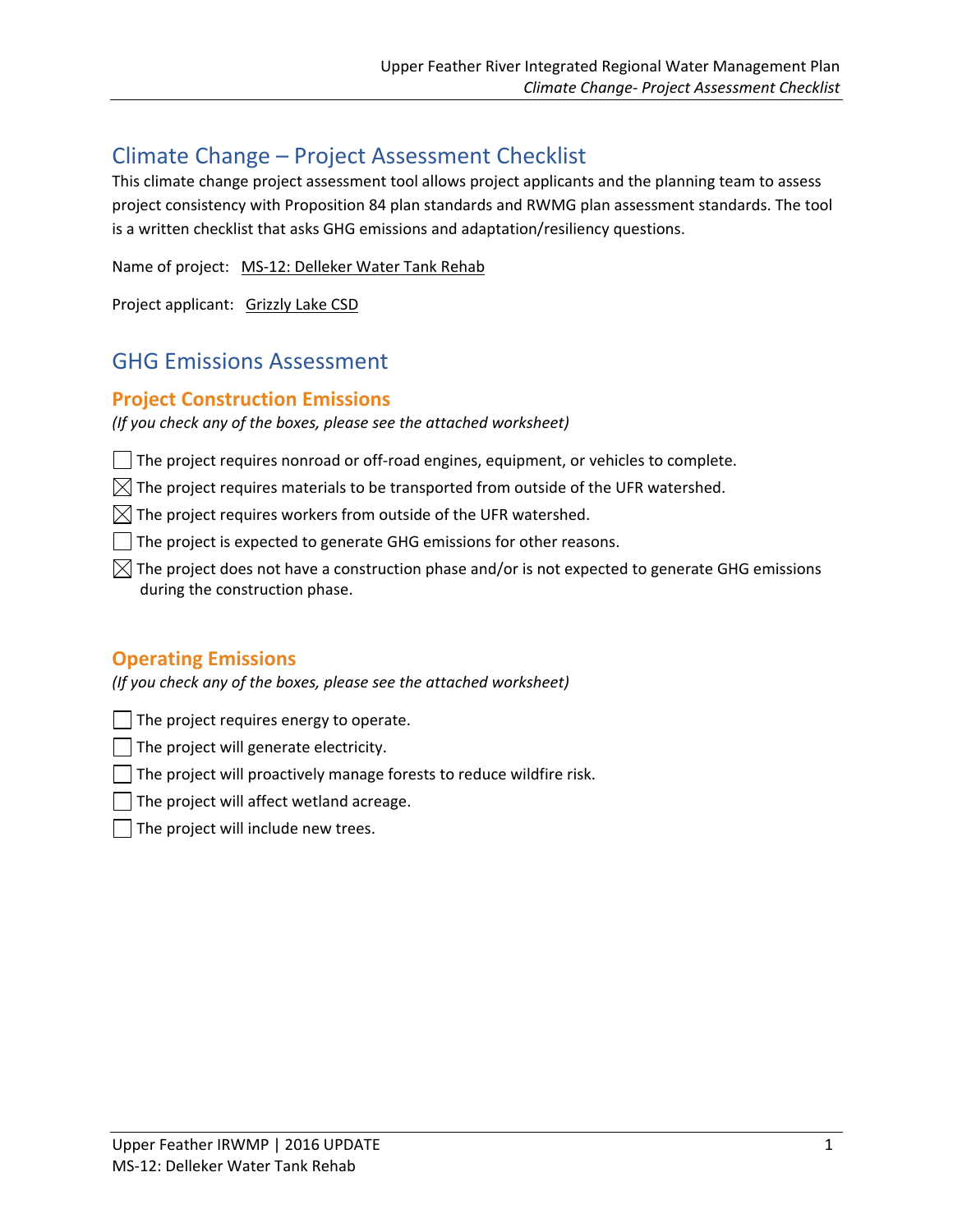# Adaptation & Resiliency Assessment

# **Water Supply**

Describe how the project makes the watershed (more/less) resilient to one or more of the following high priority water supply vulnerability issues:

 $\Box$  Not applicable

| Reduced snowmelt

 $\bowtie$  Unmet local water needs (drought)

Increased invasive species

This project meets drought preparedness by achieving long‐term reduction of water use and promoting water conservation. This water tank leaks. It also needs to be brought up to OSHA, AWWA, NFPA, and EPA codes and standards.

# **Water Demand**

Describe how the project makes the watershed (more/less) resilient to one or more of the following high priority water demand vulnerability issues:

Not applicable

Increasing seasonal water use variability

Unmet in‐stream flow requirements

Climate‐sensitive crops

Groundwater drought resiliency

 $\boxtimes$  Water curtailment effectiveness

This tank provides approximately 400 households in this severely disadvantaged community with essential domestic water supply and water for emergency fire protection. The tank requires repairs to bring it up to meet OSHA standards.

<u> 1989 - Andrea Barbara, amerikana amerikana amerikana amerikana amerikana amerikana amerikana amerikana amerik</u>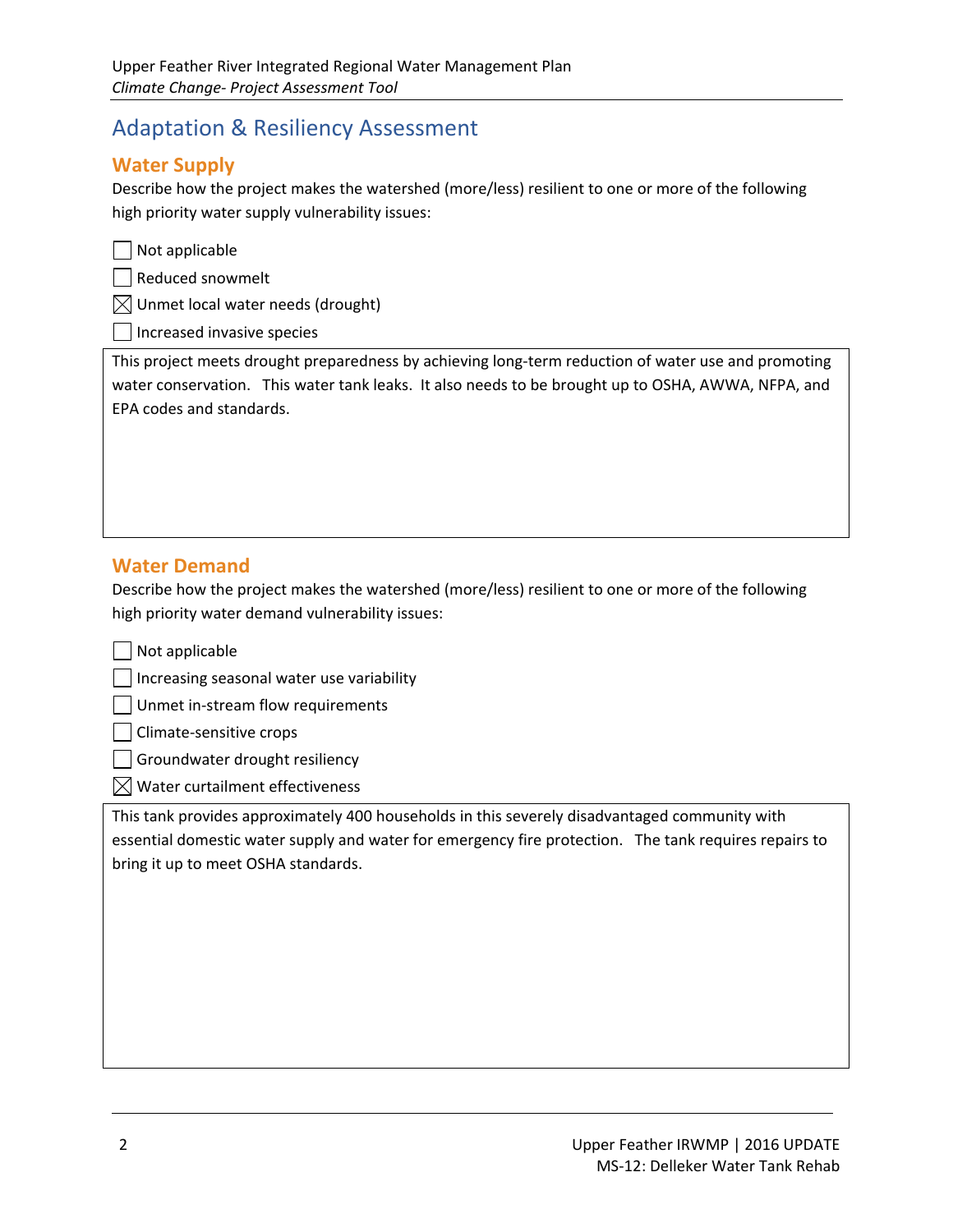## **Water Quality**

Describe how the project makes the watershed (more/less) resilient to one or more of the following high priority water quality vulnerability issues:

#### Not applicable

Increasing catastrophic wildfires

Eutrophication (excessive nutrient pollution in a waterbody, often followed by algae blooms and other related water quality issues)

Seasonal low flows and limited abilities for waterbodies to assimilate pollution

Water treatment facility operations

 $\boxtimes$  Unmet beneficial uses (municipal and domestic water supply, water contact recreation, cold freshwater habitat, spawning habitat, wildlife habitat, etc.)

The 300,000‐gallon water tank will be repaired and we will be able to continue to serve the community of Delleker. Estimated savings of water is 4,200,000 gallons annually. The project will repair an existing aging water supply tank. Will help meet fire flow requirements for the local area. It will increase system flexibility and resiliency to adapt to climate variability.

# **Flooding**

Describe how the project makes the watershed (more/less) resilient to one or more of the following high priority flooding vulnerability issues:

 $\boxtimes$  Not applicable

Aging critical flood protection

Wildfires

Critical infrastructure in a floodplain

Insufficient flood control facilities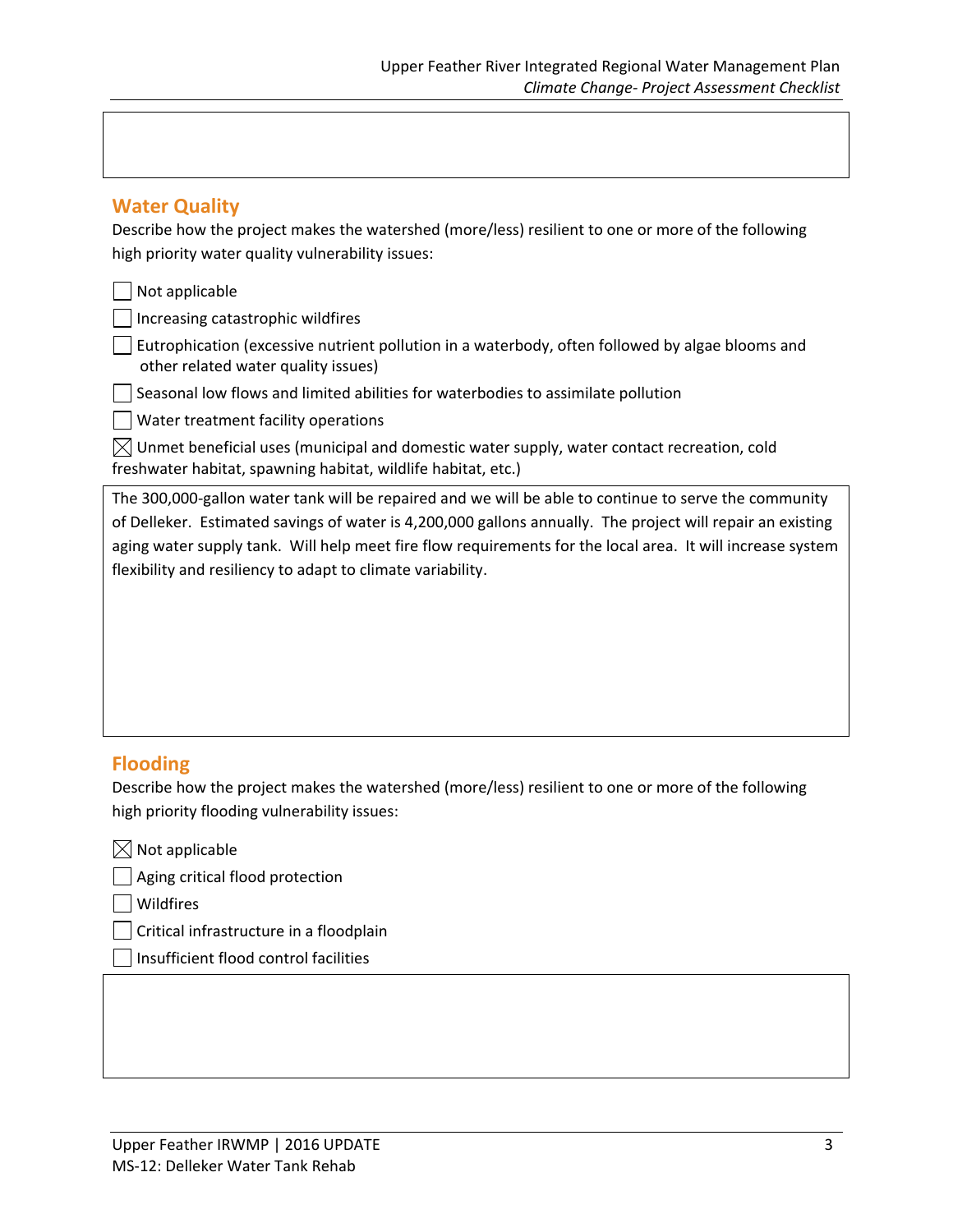# **Ecosystem and Habitat**

Describe how the project makes the watershed (more/less) resilient to one or more of the following high priority ecosystem and habitat vulnerability issues:

| $\boxtimes$ Not applicable                 |  |
|--------------------------------------------|--|
| Climate-sensitive fauna or flora           |  |
| $\vert$ Recreation and economic activity   |  |
| Quantified environmental flow requirements |  |
| Erosion and sedimentation                  |  |
| Endangered or threatened species           |  |
| Fragmented habitat                         |  |

# **Hydropower**

Describe how the project makes the watershed (more/less) resilient to one or more of the following high priority hydropower vulnerability issues:

<u> 1989 - Andrea Barbara, amerikana amerikana amerikana amerikana amerikana amerikana amerikana amerikana amerik</u>

 $\boxtimes$  Not applicable

Reduced hydropower output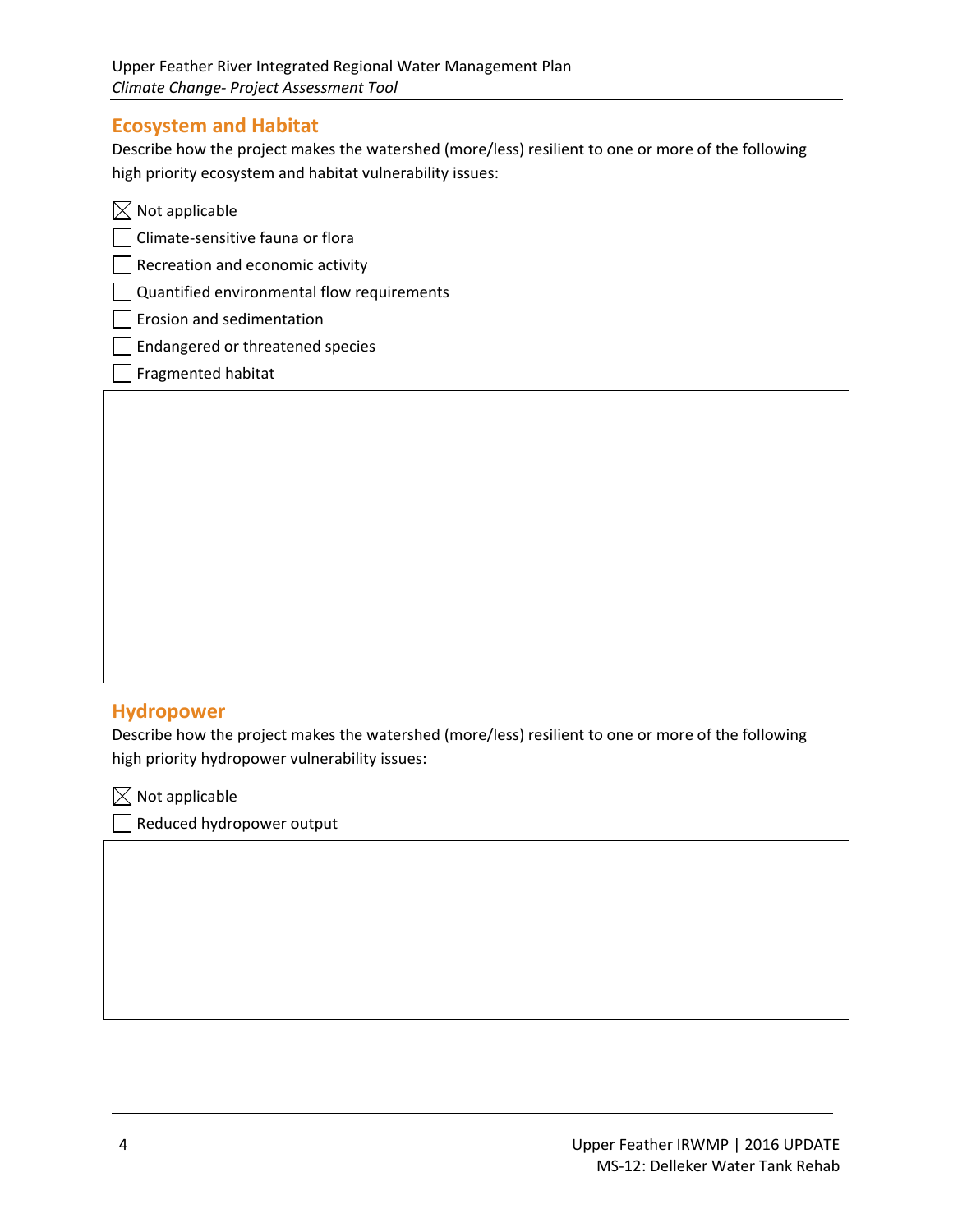## Upper Feather River IRWMP Project Assessment ‐ GHG Emissions Analysis

#### MS‐12: Delleker Water Tank Rehab

#### **GHG Emissions Analysis Project Construction Emissions**

The project requires non‐road or off‐road engines, equipment, or vehicles to complete. If yes:

|                         | <b>Maximum</b> |                        |                           |
|-------------------------|----------------|------------------------|---------------------------|
|                         | Number Per     | Total 8-Hour Days in   |                           |
| Type of Equipment   Day |                | Operation              | Total MTCO <sub>2</sub> e |
|                         |                |                        |                           |
|                         |                |                        |                           |
|                         |                |                        |                           |
|                         |                |                        |                           |
|                         |                |                        |                           |
|                         |                |                        |                           |
|                         |                |                        |                           |
|                         |                |                        |                           |
|                         |                |                        |                           |
|                         |                |                        |                           |
|                         |                | <b>Total Emissions</b> |                           |

The project requires materials to be transported from outside of the UFR watershed. If yes:

|                    | <b>Average Trip</b> |                           |
|--------------------|---------------------|---------------------------|
| Total Number of    | Distance            |                           |
| <b>Round Trips</b> | (Miles)             | Total MTCO <sub>2</sub> e |
|                    | 100                 |                           |

X The project requires workers from outside of the UFR watershed. If yes:

|                |             | Average Round Trip               |                           |  |
|----------------|-------------|----------------------------------|---------------------------|--|
| Average Number |             | Total Number   Distance Traveled |                           |  |
| of Workers     | of Workdays | (Miles)                          | Total MTCO <sub>2</sub> e |  |
|                | ا30         | 100                              |                           |  |

The project is expected to generate GHG emissions for other reasons. If yes, explain:

The project does not have a construction phase and/or is not expected to generate GHG emissions during the construction phase.